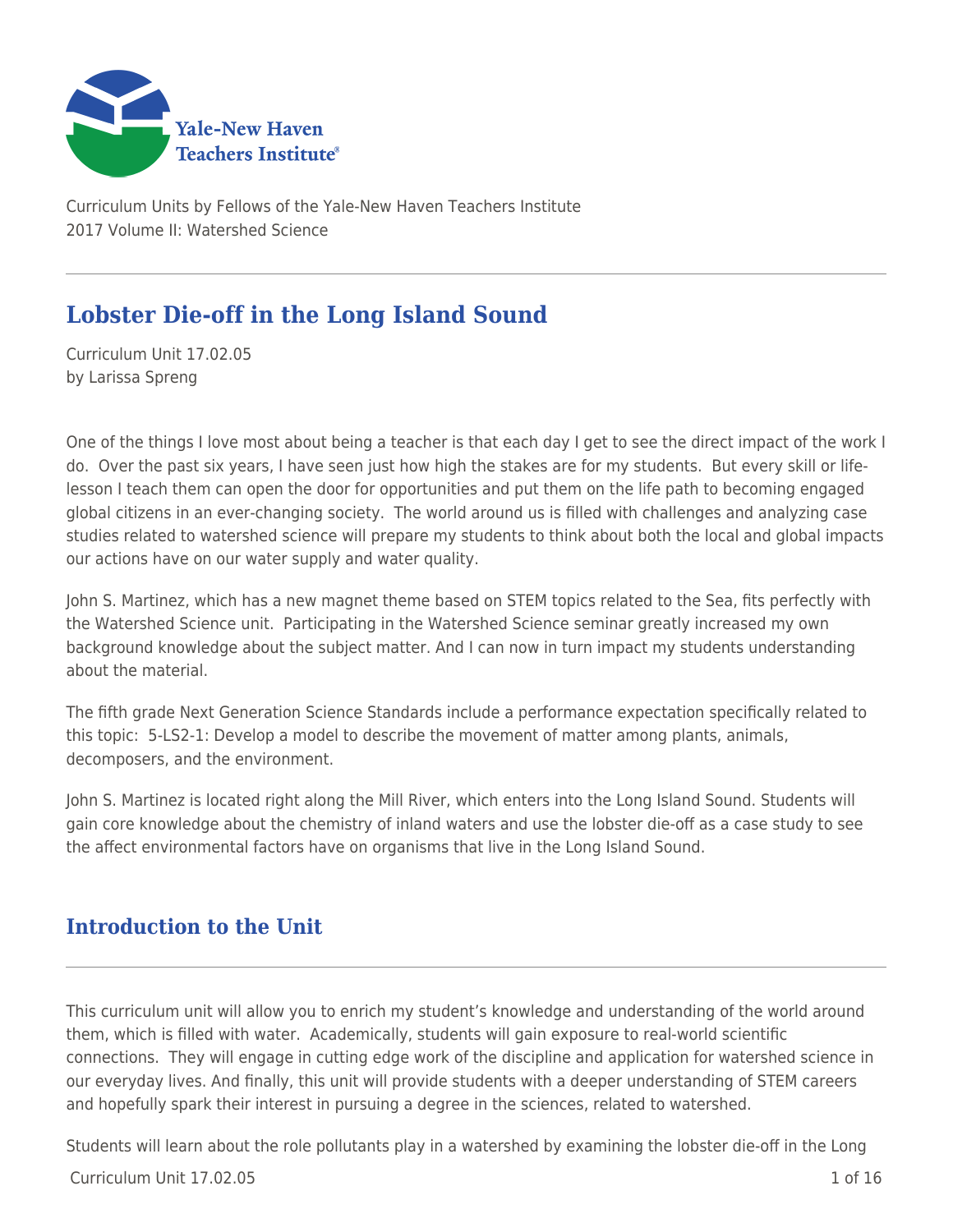Island Sound. 1 Student will become experts on the six major factors that scientists believe may have contributed to the lobster die-off including:

- bacterial infections that cause the breakdown of the exoskeleton
- a parasite that attacks the nervous system
- higher than normal water temperatures
- environmental effects of pesticide and insecticide use
- pollution
- changes in dissolved oxygen levels

After learning about the various potential causes of the lobster die-off student will develop their own explanation citing evidence in order to defend what they believe caused this.

This unit will allow students to investigate the 1999 die-off of lobsters in the Long Island Sound. Students will use a variety of texts to understand the changes in the Long Island ecosystems. Students will gain a deeper understanding of how systems are connected, particularly land and sea ecosystems, and the types of environmental influences that can influence the lobster population. This will allow our students to gain a deeper understanding about the environment around them, develop scientific inquiry skills, and enhance their problem-solving skills.

## **Lobster**

#### **Species Background**

The American lobster, also known as *Homarus americaus*, lives in the cold waters of the Northeastern United States and Canada. 2,3 The American lobster are typically greenish brown in color, but other species come in blue, yellow, red, and white. 3 All lobster turn red once they are cooked. Inshore populations of lobster are harvested from Canada through New Jersey. 2 On the other hand, offshore populations are found from the Gulf of Maine through the Hudson River canyon. While some mixing of these two groups does occur, they are considered to be separate populations. The Long Island Sound offers both inshore and offshore lobster habitats, making its waters an important These inshore and offshore waters that surround Long Island Sound are an important to the lobster population as a whole. <sup>2</sup>

Lobsters are very territorial and aggressive crustaceans that prefer to live alone. 3 When they feel threatened by assume a fighting position and wave their large claws. 3 While they live in a variety of different habitats they prefer places that have a rocky or soft mud surface, compared to sandy ones. 2 A lobster's diet consists of slow moving bottom-dwelling shellfish including: mussels, clams, sea urchins, starfish, worms, crabs, and even small fish. If food is extremely scares they are also known to resort to cannibalism. 3 They are nocturnal animals that avoid sunlight and burrow or find tiny rock crevices to spend the daylight hours in. <sup>3</sup>

#### **Reproduction**

Lobsters live a long life and grow slowly by molting or shedding its shell. They reproduce typically in the summer or fall. A female can produce up to 80,00 eggs at a time, but an average one-pound lobster produces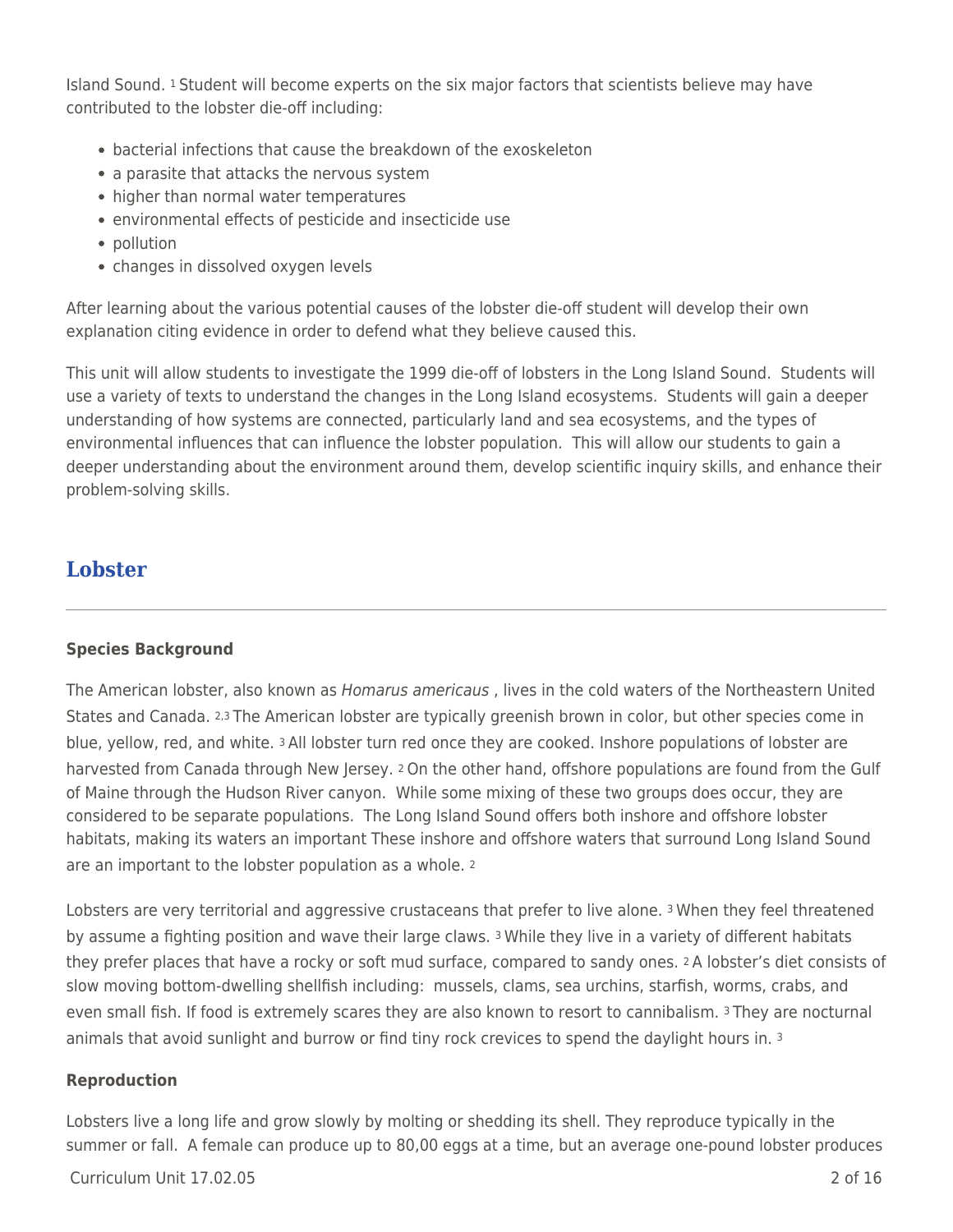about 8,000 to 12,000 eggs. <sup>3</sup> Each egg is about the size of a pin and when a female is covered in these eggs she is said to be "berried" because the eggs resemble a cluster of berries (Figure 1). 3 Only about 0.01% of the eggs produced by the female will develop and survive longer than six weeks. 3 Reproduction occurs when a recently molted soft-shelled female mates with a hard-shelled male. 2 The female will then fertilize the eggs about a year after mating. She will carry the eggs on her abdomen until they hatch the following spring or early summer. It is important to note that it is illegal for fisherman to catch and keep an egg-bearing female or any lobster that is too small. 3 Once hatched, the larvae go through a planktonic stage, which lasts for about a month, after which they will permanently settle to the bottom surface. <sup>2</sup>



Figure 1. A "berried" female lobster carrying eggs on her pleopods. The tail flipper second from left has been notched by researchers to show that she is an active breeding female. (NOAA, 2011. Copyright fee licensing under Creative Commons.)

On average, lobster can shed times exoskeleton, or molt up to ten times during their first growing season.

Curriculum Unit 17.02.05 3 of 16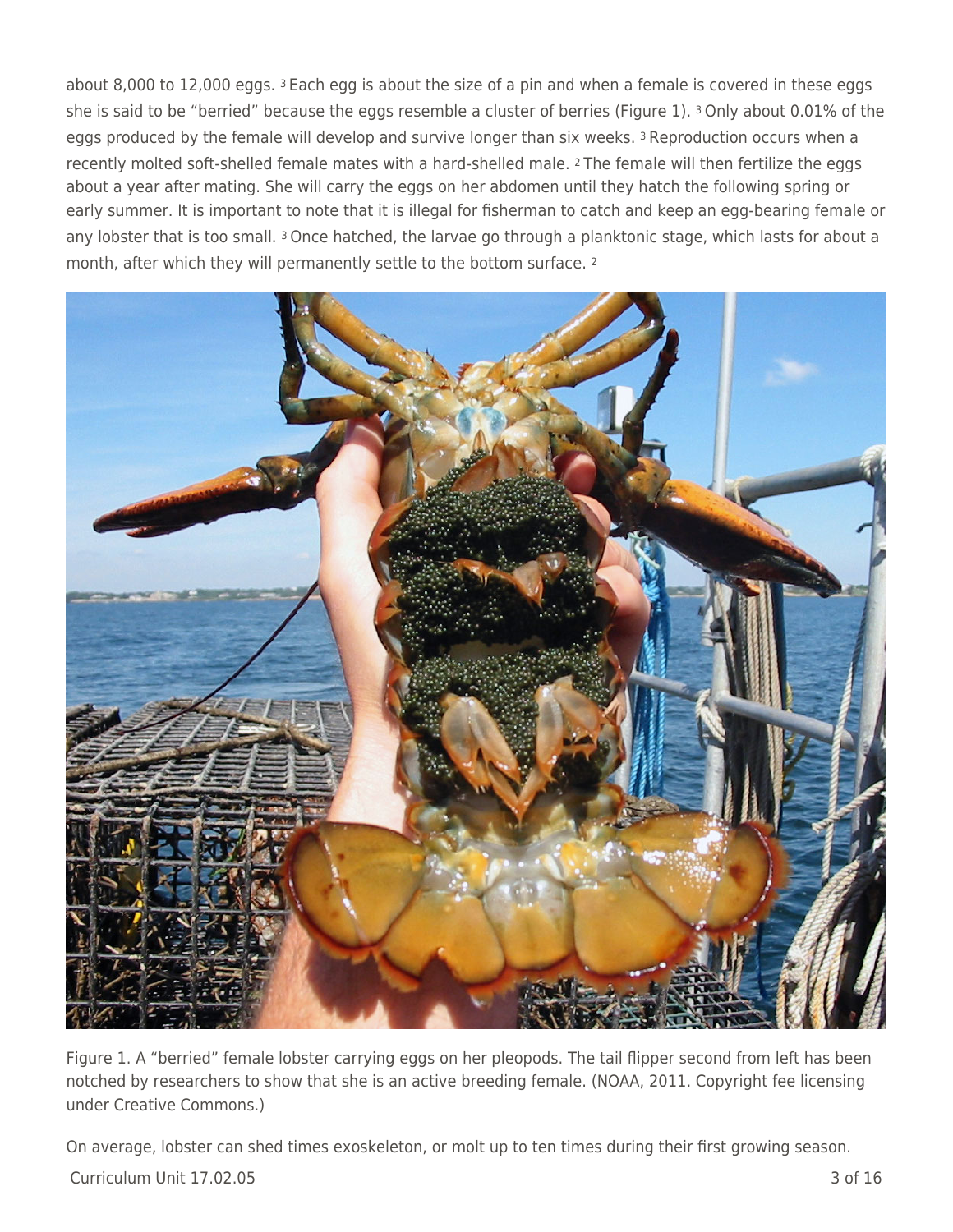However, scientists note that the rate of growth and number of molts is dependent upon a variety of environmental factors including: the food supply, water temperature, sex, and geographic area. 2 After this first growing session, lobsters typically only molt once or twice each year. Lobster are not fully mature until about four to nine years after hatching. <sup>2</sup>

Researchers believe inshore lobster in the Long Island Sound move only small amounts during their lifetime. However, offshore lobster migrate much longer distances from the edge of the continental shelf to inshore waters to mate in the late spring and summer and then back to the shelf areas in the fall.

### **The Lobster Industry**

There is a great concern for this species, which offers great economic and ecological importance. Lobster harvesting has been a Long Island tradition since early colonial times. The primary method of harvesting lobster in the Long is using baited pots that are set at the bottom of the Sound and marked by buoys. 2 The lobster pots that are used today are similar to the pots that have been used throughout the Northeast region for years. 2 One notable advancement that lobster industry has meet in recent years to allow young and undersized lobster to return to the water is increasing the size of the opening in the pots. <sup>2</sup>

The American Lobster is one of the most important seafood products harvested in New York and Connecticut, both for the value it brings to the economy and helps commercial fisherman maintain their livelihood. both in terms of the total value of lobster and the number of commercial fishermen who make their living in the lobster fishery. 2 For example, in 1998 the lobster industry in New York brought in \$29 million. And according to National Marine Fisheries Service statistics, "the lobster catch was greater than the value of all fin fish combined in 1996, 1997 and 1998." 2 Their declines since 1999 has therefore raised a great concern for the Long Island Sound community.

### **Connection to the Long Island Sound**

The lobster die-off has a strong connection to Connecticut and Long Island Sound. The Sound is an important part of Connecticut and it also plays a vital role in the state's economy. The Sound provides "feeding, breeding, nesting and nursery areas for a diversity of plant and animal life, and contributes billions of dollars each year to Connecticut's economy from boating, commercial and sport fishing, swimming, and sightseeing." <sup>1</sup>

# **Long Island Sound**

More than eight million people live in the Long Island Sound watershed which includes Connecticut, New York, and several other New England states. 1 The urbanization of this region has led to an increase in pollution, altered land surfaces, reduced open spaces, and limited access to the Sound. <sup>1</sup>

The Long Island Sound is an ecosystem, or a "community of organisms that interact with one another and with their environment." 1 The elements of an ecosystem are interdependent. For example, if one part of the environment changes or is altered, the entire ecosystem can be impacted.<sup>1</sup>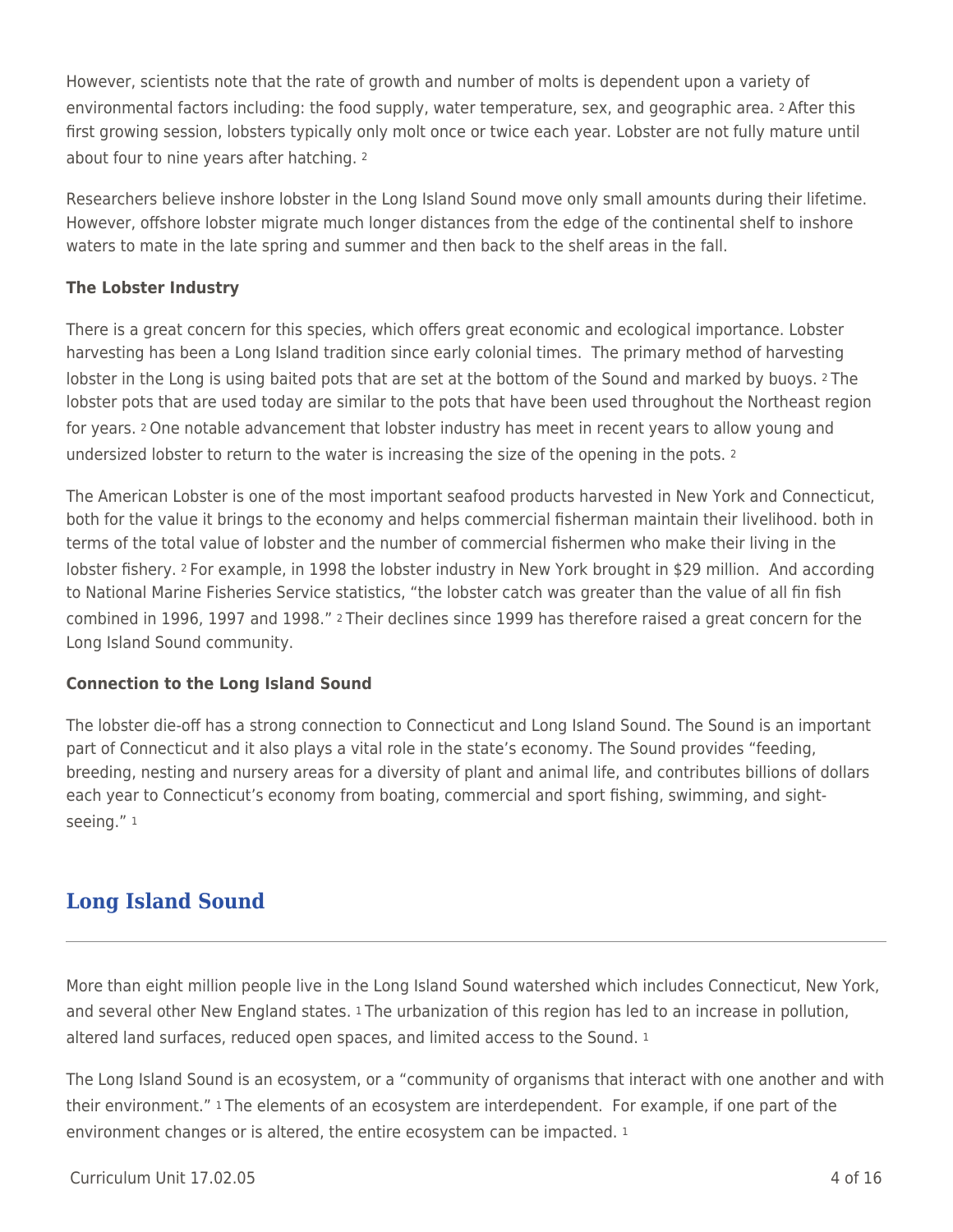Within one ecosystem, a variety of habitats can co-exist. A habitat is defined as a "place where a plant or animal lives." 1 A habitat provides an organism with the basic needs of life such as, food, oxygen, water, space and shelter. Several different habitats can be found in the Long Island Sound ecosystem including: sandy beaches, tidal flats, salt marshes, and intertidal zones. 1

### **Location**

The Long Island Sound is also an estuary, or a "protected coastal body of water in which salt water from the ocean meets and mixes with fresh water from a river or stream." 1 However, the Long Island Sound not like other estuaries, as it is not only large, but also made up of many estuaries within the estuary. The Sound receives salt water the Atlantic Ocean and fresh water from four major rivers (the Connecticut River, Thames River, Housatonic River and Quinnipiac River) and many streams. <sup>1</sup>



Figure 2. The Long Island Sound is shown highlighted in pink between Connecticut and Long Island. <sup>5</sup>

The Long Island Sound is in fact a "sound." This geographical term is used to describe a body of water found between an island and mainland. The Long Island Sound lies between Connecticut, to the north, and Long Island, New York to the south. The Sound is located at 41 degrees North latitude and 73 degrees West longitude. 1 It is about 110 miles long and 21 miles wide. 1 The Sound's watershed covers an area of 15,820 square mile and is inhabited by about 14.6 million people. 3 Its average depth is 65 feet, but its deepest points can reach up to 350 feet. On a globe, it's also important to recognize that the Sound is almost directly between the North Pole and the Equator. As a result, the temperatures can get as cold as -1°C in the winter and as hot as 22°C in the summer. 6 This change in temperature from Artic to tropical conditions gives the Sound four distant seasons and creates fluctuations in biotic and abiotic factors throughout the year. Biotic factors are living or once living parts of an environment including plants, animals, bacteria, and fungi. Abiotic factors are non-living and include light, temperature, weather, soil, water, air, and minerals. 6 Long Island Sound is home to many different species of plants and animals. As a result of its changing abiotic and biotic factors, species that live in of the Sound must often adapt to significant changes in temperature and salinity, a measurement of how "salty" the water is. 1

## **Salinity**

Salinity of the Sound is dependent on the time of year, weather, and tides. 1 The average salinity of ocean saltwater is 35 parts per thousand (35 ppt). 1 The average salinity of the Sound is 28 parts per thousand (28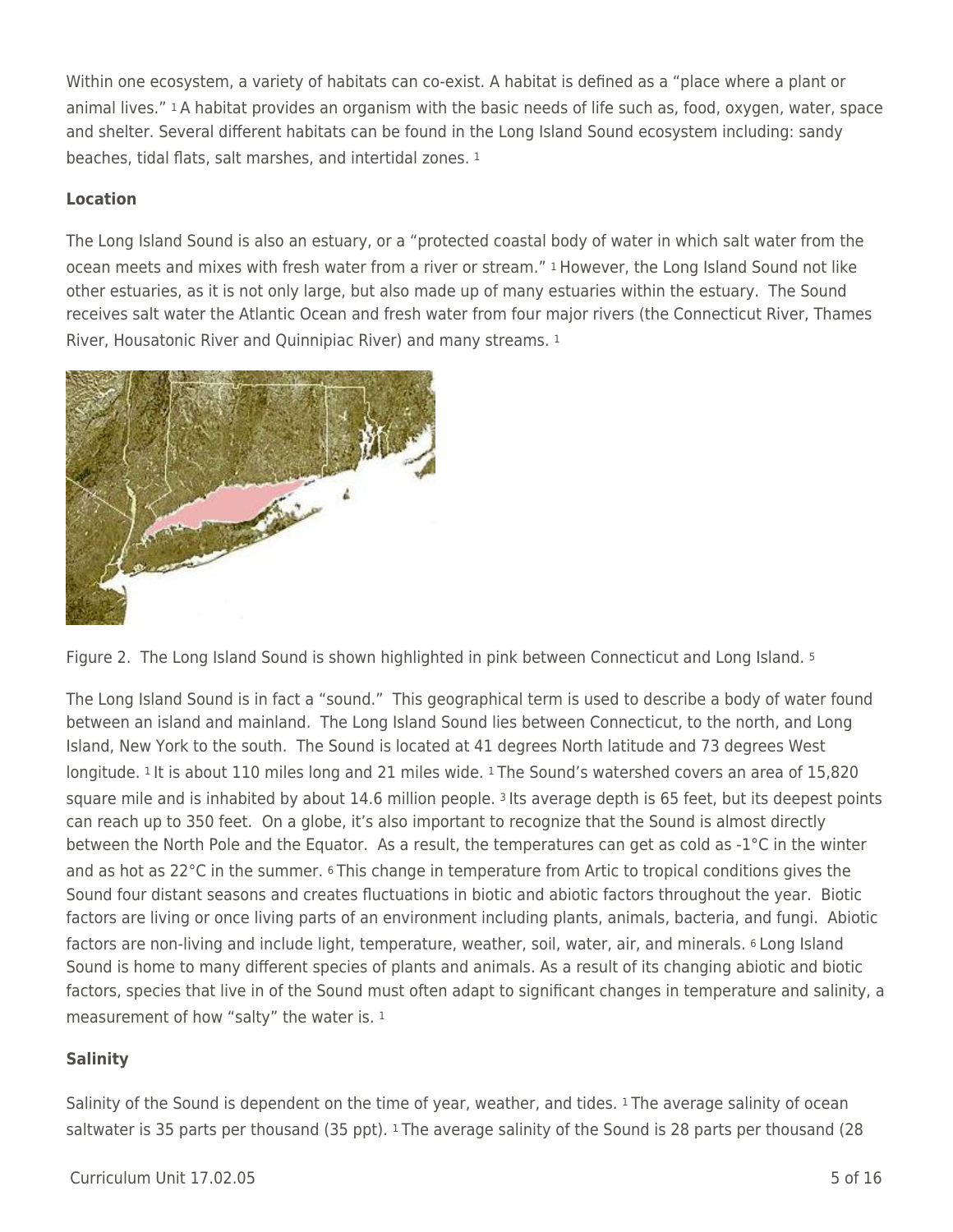ppt). 1 This is roughly equivalent to 28 grams of salt per liter of water. Salinity does vary at various entry points throughout the Sound. For example, after a rainstorm the salinity of water entering the New Haven Harbor from the Quinnipiac River can be as low as 15ppt. Salt water that is cold has a higher density than warmer fresher water. 1 This results in stratification, where the water on top is lighter than the water on the bottom, a stable situation, which is important to creating habitat and creating the circulation pattern.

### **Formation of the Long Island Sound**

The Sound was formed over 20,000 years ago during the last ice age when a glacier, known as the Laurentide, covered the entire region with ice almost a mile thick. 1 As the glacier moved south it caused about 20 meters of sediments on the surface of the land to erode. 1 The area that was dug up by the glacier filled with fresh water 15,000 to 19,000 years ago and during this time, the sea level rose to the level of the fresh water, becoming what we now call the Long Island Sound. 1 Long Island was formed by the glacial moraine which is where the rock and soil are deposited at the end of the glacier. Sea levels continued to rise to the level of the current shoreline and the Sound became the estuary that it is today when the land barrier broke at Race Point.

# **Long Island Sound Habitat Changes**

A habitat is a place where an organism lives. All habitats provide basic necessities of life including: food, oxygen, water, space and shelter. 1 When an organism's habitat changes, the organism must adapt or migrate, or it can die. For examples, a lobster's habitat is shallow water along the sea floor. Until the 1990s the Long Island Sound provided American lobster with a wonderful habitat. Habitat destruction is often thought of as a physical loss of resources. such as deforestation or cutting down trees to build homes. For lobster however, habitat loss can occur simply by changing conditions of the surrounding water. The following are several changes to Long Island Sound that are believed to have contributed to the 1999 lobster die-off.

### **Oxygen levels and hypoxia**

Oxygen is dissolved in sea water. While we as humans breathe oxygen through our lungs, lobster and other aquatic life breathe oxygen when they take in water through their gills. 1 The amount of oxygen on the sea floor of the Sound has been dropping since the 1970s. This decrease in oxygen levels is called hypoxia and it is believed to have created a stressful environment for the lobster. 1 Several factors have led to this decrease in oxygen levels, including an increase in nutrients such as nitrogen flowing into Long Island Sound from sewage and fertilizers. As the Long Island Sound watershed has become more developed there is more pavement, more sewage, and more fertilizers used on lawns. 1 More pavement causes more water with fertilizers (nutrients) to flow into Long Island Sound. The effluent of a sewage treatment plant is a point source for nutrients. Also, sometimes during a big rainstorm, sewage treatment plants will release untreated sewage to the Sound due to combined sewer overflow. Once in the Sound, these extra nutrients cause more algae to grow. 1 When they die, they sink to the sediment and bacteria break them down and use oxygen in the process, causing dissolved oxygen, or oxygen in the water, to go down. Since the water is stratified, the low oxygen in bottom waters is not easily replenished from the atmosphere.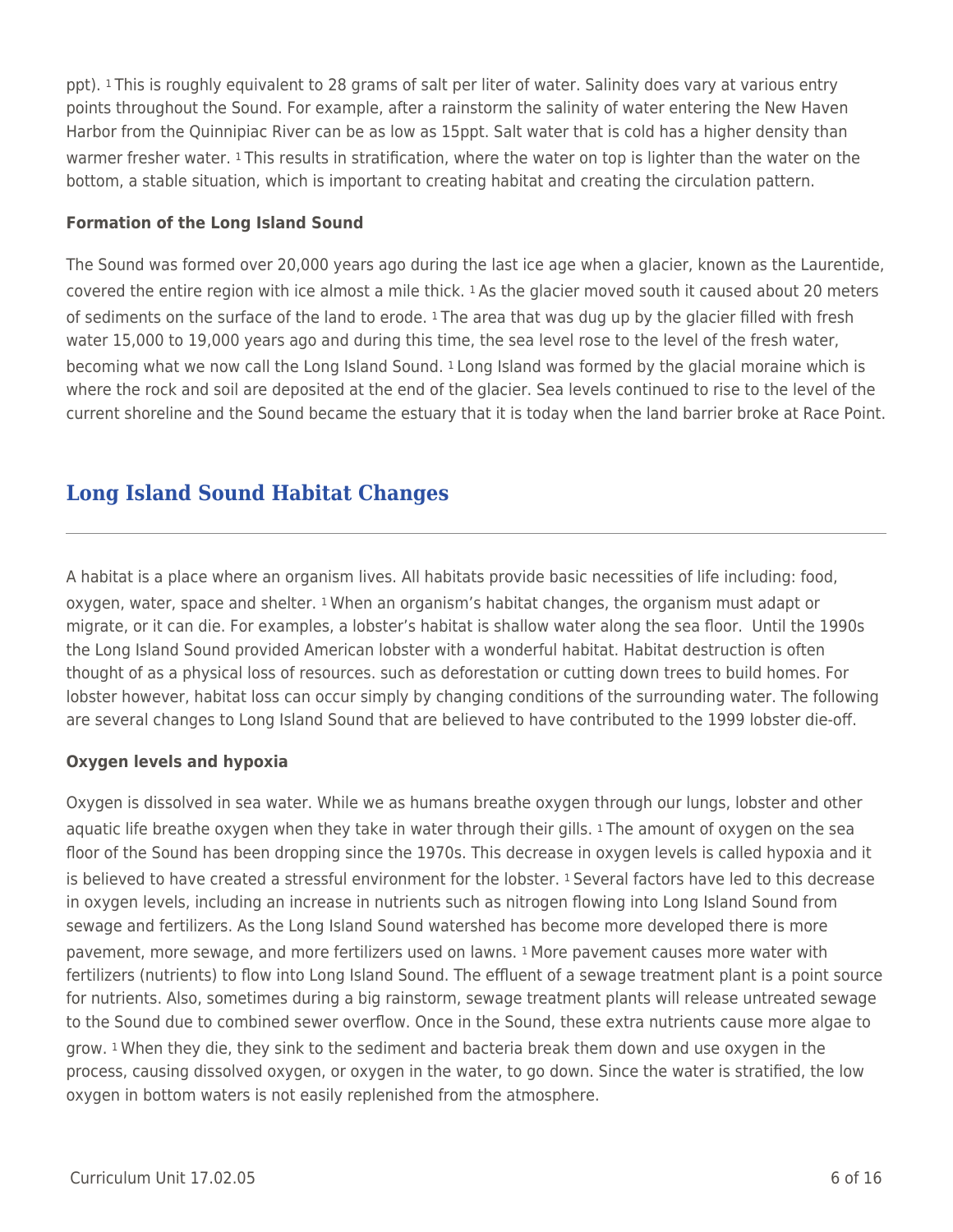#### **Sulfide and Ammonia**

When sediments on the bottom of the sea floor do not receive enough oxygen, a different type of bacteria, that does not need oxygen, can take over. 1 These bacteria releases hydrogen sulfide, which is a poison. Concentrations of ammonia can also get high enough to be toxic to lobsters. The types of bacteria that survive without oxygen are called anaerobic bacteria. Thus, a secondary impact of anoxia caused by nutrient loading is the production of these toxic compounds.

#### **Pollution**

For many years, Connecticut and other states the boarder the Long Island Sound have dumped the runoff of rainfall, agriculture, and sewage into the Sound. Until recently, people did not consider the impact this pollution was having to organisms on the bottom of the Sound. The 1999 lobster die-off led scientists and researchers to uncover what was causing large numbers of lobster and other organisms to die.

One of the causes they found was nutrient loading. Nutrient loading is the increase of nitrogen and phosphorous compounds in a body of water. This is usually due to a lack of wetlands, agricultural runoff, and urbanization of land. 1 When nitrogen and phosphorus levels increase to high levels in the water, they can become harmful to aerobic aquatic organisms. 1 Anaerobic organisms on the other hand thrive when these compounds increase, leading to an increase in bacteria and fungi. These anaerobic organisms then take oxygen out of the water and add methane gas. This oxygen depletion can lead to hypoxic conditions, which are dangerous of many organisms in the Sound, including lobster. 1

Hypoxic environments exist when any of the following conditions occur including, "elevated water temperatures, organic carbon loading from agriculture, elevated sediment temperatures, poor bioturbation, dissolved oxygen levels and water stratification." 1 When a combination of any of these factors are present over long periods of time it can create a very harmful environment. 1 While hypoxic environments usually are present for short periods of time, such as during the summer months, this problem has existed in the Sound for a much longer period of time now, leading to the death of organisms, like the American lobster. 1

Freshwater run-off during rain storms has also increased along the Sound. Run-off transports a variety of nonpoint source pollutants into local water bodies and the Long Island Sound, including pet waste, automobile fluids, fertilizers, herbicides, pesticides, and debris. 7 These materials have a negative impact on the water quality. <sup>7</sup>

The good news is that actions can be taken to improve conditions in Long Island Sound. By preventing excess sewage and storm runoff from entering the Sound cities can greatly reduce pollution to the water. One way of doing this is by creating storage tanks to hold water during major storms. Also, by helping re-build wetlands we can "catch nutrients" and stop them from freely flowing into the Sound watershed. 1

#### **Temperature**

Lobsters prefer temperatures below 20.5 degrees Celsius. However, lobster in the Sound are being subject to stressful conditions, as the temperature on the sea floor of the Sound has been rising since the 1970s. For example, in September of 1999 the water at the bottom of the Sound reached temperatures of 24 degrees Celsius. 1 This also causes an increase in stratification, mentioned earlier, which coupled with the decrease in oxygen levels further complicates the situation for lobster in the Sound.

Curriculum Unit 17.02.05 7 of 16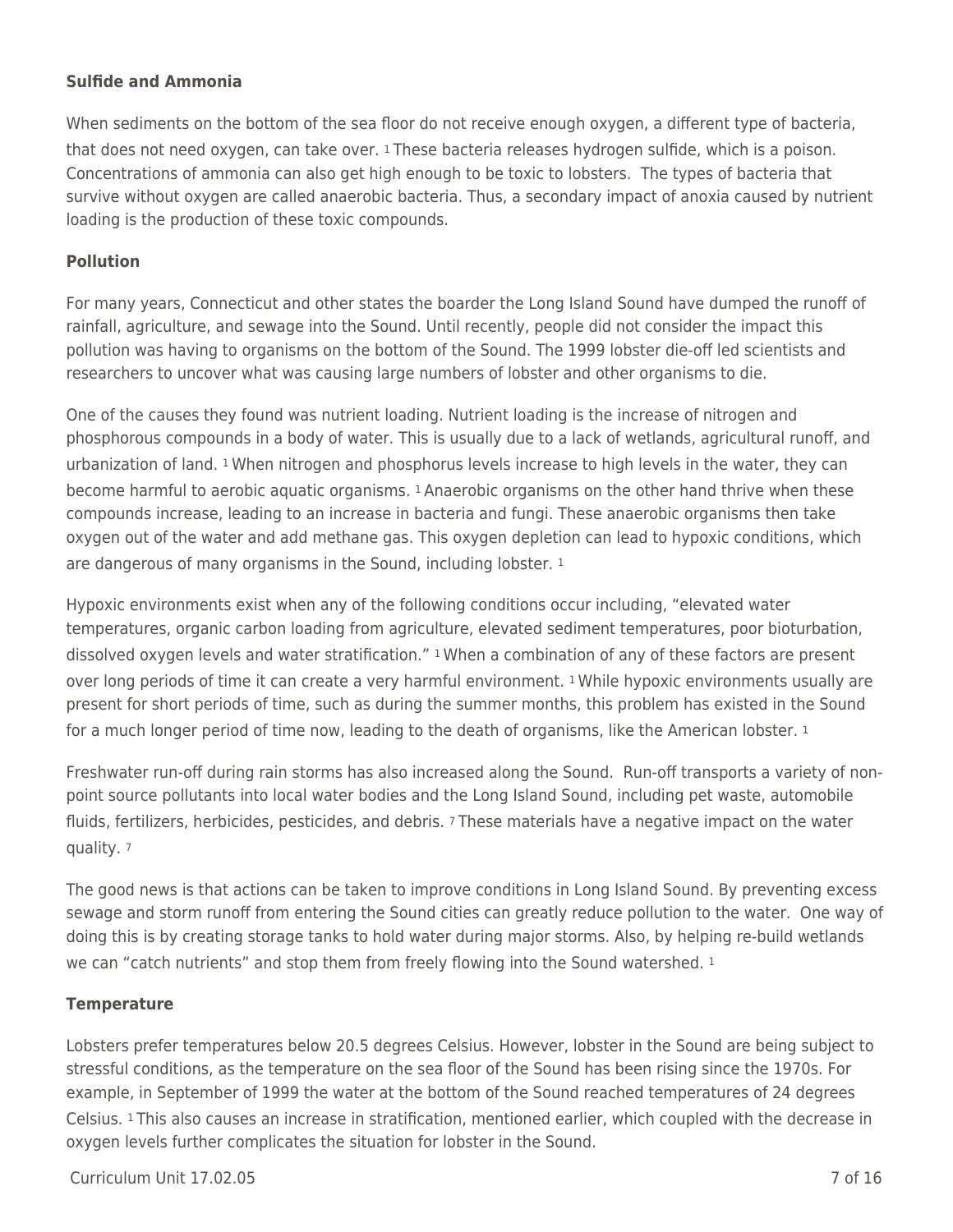#### *Neoparamoeba paraquedensis*

Increasing temperatures have also lead to an increase in the Neoparamoeba paraquedensis parasite leading to additional stress on lobster populations. The parasite is just one of more than forty lobster parasites found in the Sound. Scientists believe that Neoparamoeba paraquedensis has become more dangerous to lobster in recent years, because the parasite it able to reproduce more quickly in the warmer water. 1

#### **Climate**

Climate is a description of the "temperature and weather found in a particular location." 1 The climate of an area is based on the amount of sunlight it receives, the local geography of the region, and local bodies of water. 1

Sunlight is the most influential factor on the climate of region. The Earth rotates on its tilted axis once every day. This rotation of Earth on its axis causes day and night. While the Earth is rotating it is also revolving around the sun. The Earth makes one full revolution each year. The 23.5 degree axis of the Earth's axis combined with the revolution causes the change in seasons. Connecticut is located in the northern hemisphere, which means that it is getting the most direct sunlight from the spring through the fall. From the fall through the spring the northern hemisphere is pointing away from the sun leading to colder temperatures. Areas that have higher latitude, those that are located further from the equator have more dramatic changes in temperature. 1 The Sound is located at 41 degrees North latitude, making it about half way between the equator and the North Pole. This latitude location causes significant temperature change between summer and winter for the Sound. 1

Another important factor in determining climate is the water located near the area. Water and lad trap and release heat at different rates. 1 Water heats and cools much slower than land. A simple experiment that can be used to demonstrate this concept is placing a thermometer in glass of water and another in a sample of soil. <sup>1</sup>

The third factor that plays a role in climate is the geography of the area. Locations that have higher altitude have colder climates than areas located closer to sea level. Another geographic feature that impacts climate is proximity to mountains and glaciers, which can block and disrupt wind patterns.  $1$ 

### **Wind and Water**

When wind and water circulate they carry heat and nutrients from one location to another. 1 While the Earth is rotating on its axis, the atmosphere around it does not rotate as fast as the Earth itself. 1 This causes the West to East patterns of the wind. <sup>1</sup>

Another type of air movement in addition to winds is thermal expansion. Thermal expansion causes air to move between the poles and the equator. Areas located close to the equator receive the most direct sunlight and as a result are hotter than areas further from the equator. The sunlight that reaches areas of higher latitude is not as direct making the air in these areas cooler, than air along the equator. 1 Air at the equator as a result expands because it is hotter. This expansion causes air molecules to occupy more space, causing other air molecules to be pushed. The air cannot push the ground down and as a result pushes up. 1 This explains why hot air rises. When this extra air moves into the upper atmosphere, it joins with the air that was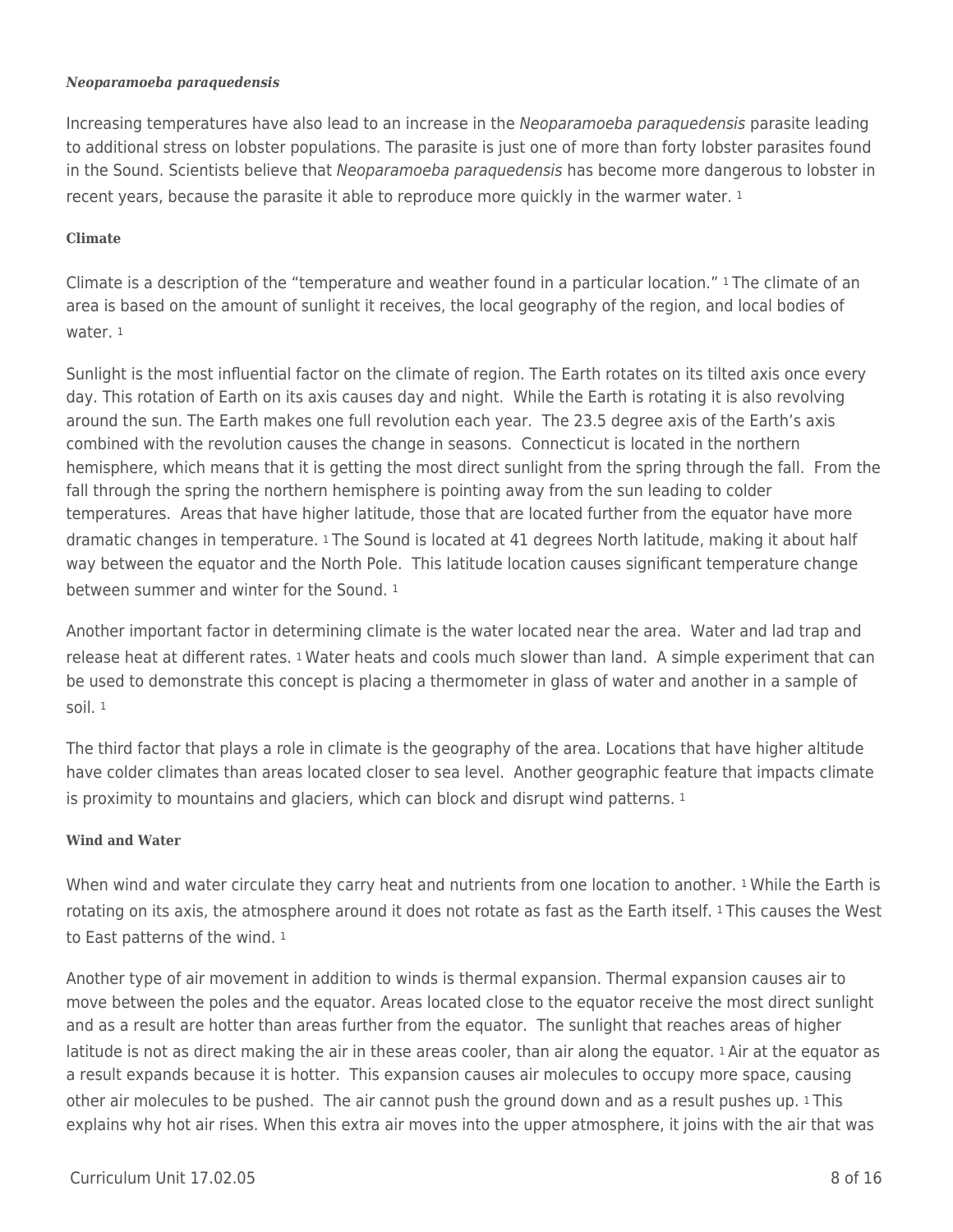already there, causing the pressure of the atmosphere to also rise. 1 Areas close to the poles do not receive direct sunlight and therefore air there does not absorb as much heat as air along the equator. The air at the poles does not expand, causing less pressure in the upper atmosphere. <sup>1</sup>

Areas near the poles have higher pressure at the ground level and lower pressure in the upper atmosphere. On the other hand, areas near the equator have lower pressure near the ground and higher pressure in the upper atmosphere. The higher pressured air in the upper atmosphere over the equator moves to the upper atmosphere over the poles, since it has more room available.<sup>1</sup>

This air movement from the upper atmosphere of the equator to the upper atmosphere of the poles causes changes to climate. Some places as a result have hot or cold winds and wet or dry winds. 1 Cold and wet winds bring rain and snow, while hot and dry winds dry out the land because they absorb moisture. 1 Mountains and other landforms can change the wind pattern. When air hits a mountain, it must go up and over it. As the air travels up the mountain it cools. This cold air holds less moisture than hot air so it lets the water out as rain. When the air finally reaches the top of the mountain it often has very little water left in it. This causes land on the eastern side of mountains to be drier than the land on the western side of mountains. 1

Water movement on the Earth's surface shows similar patterns to air movement. Like the air at the equator, water at the equators absorbs more direct sunlight than water at the poles. Water at the poles is also covered by ice. Water, like air, expands when it is heated causing warmer water to push colder water. This expansion of water is the cause of water currents, like the Gulf Stream, which causes warm water from the Gulf of Mexico to Florida to travel up the eastern coastline of the United States and eventually end up in the Atlantic Ocean.

Both air and water contain energy from the movement of its particles, which is called thermal energy. 1 Substances with higher temperatures have a higher thermal energy. 1 And energy transfer always goes from warmer to colder substances. Water as a result moves from areas of warmer water to areas of colder water. 1

These annual fluctuations in temperature and the amount of sunlight, affects marine sea creatures, like lobster. The water that is first impact by these seasonal conditions is in the upper layers of the ocean because it is involved in direct heat exchange with the atmosphere from solar radiation. Lower layers of the ocean and sea floor are affected later because they do not receive direct heat exchange with the atmosphere or absorb solar radiation from the sun. <sup>1</sup>

### **Greenhouse Effect**

In a greenhouse, short wave radiation comes in through the glass and turns into long wave radiation. As the long wave radiation tries to escape, it cannot pass through the glass very well, so the whole building stays warmer all winter. On Earth, the gases in our atmosphere act like the glass of a greenhouse. 1 Short wave radiation comes in from the sun and long wave radiation tries to escape back to space. While our atmosphere has been trapping heat this way since the early days of the Earth scientists are now concerned because the Earth is trapping more heat than it used to.

Carbon dioxide and methane are examples of greenhouse gases because are better at trapping heat than other gases. 1 Some greenhouse gases are created naturally; for example, volcanic eruptions and marshes emit greenhouse gases. In recent decades though scientists have noticed that human activities, like burning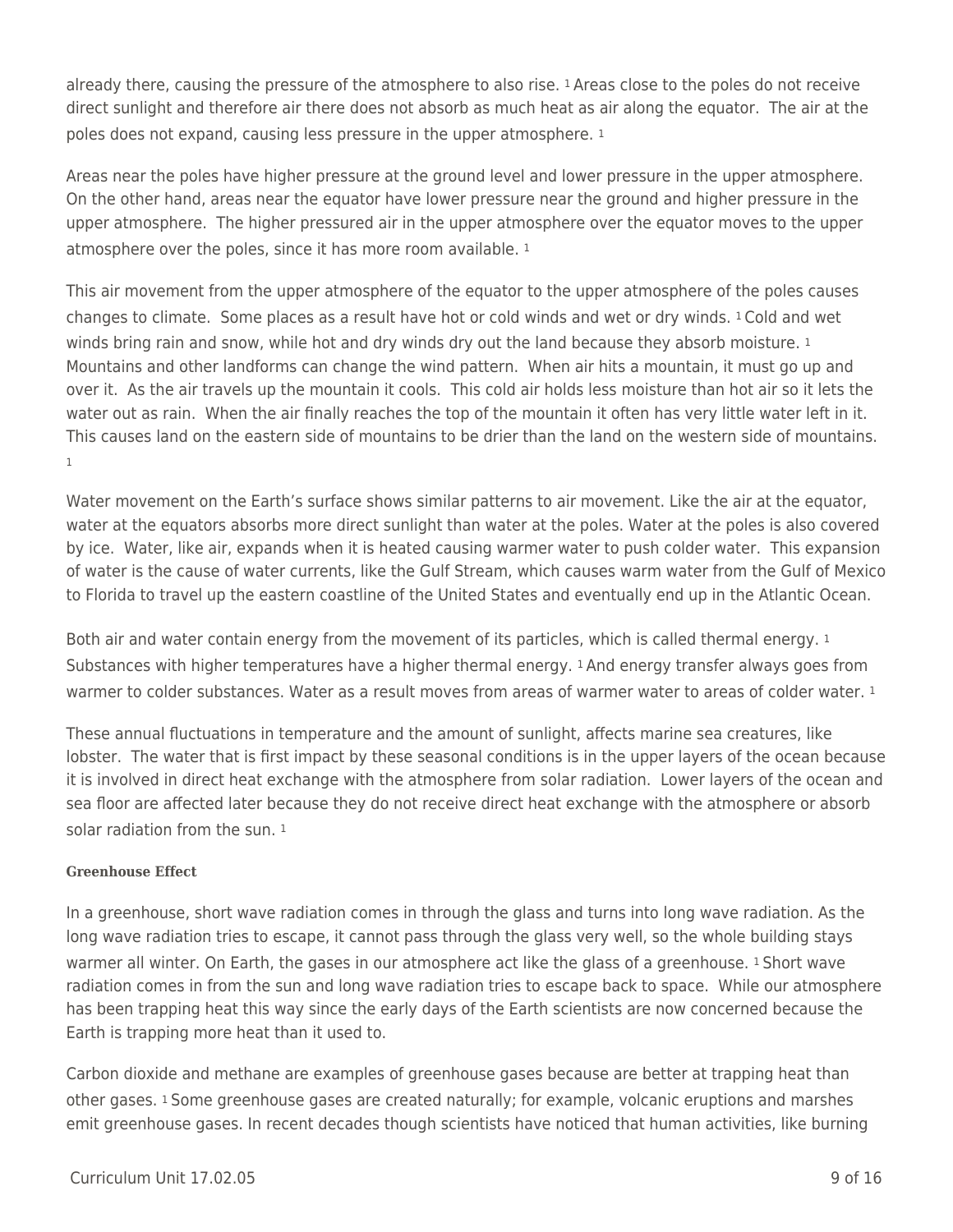gasoline in a car's engine, produce much higher levels of greenhouse gas than natural activities do. 1 This increase in greenhouse gas has led to an increase in the amount of heat trapped in the Earth's atmosphere. <sup>1</sup> This excess heat trapped in the atmosphere has also led to an increase in the temperature of the Earth. While many people love the warmer months of the year, these rising temperatures do not offer favorable conditions for lobster. Lobster prefer cool places and the rising temperatures of the atmosphere have also led to rising temperatures of the water creating a significant habitat change for lobster that must adapt to these warmer environmental conditions. <sup>1</sup>

#### **About Climate Change**

While the Earth's average temperature has changed over the past 10,000 years, much of this is due to natural causes. 1 Over the past 100 years, scientists have seen a much more dramatic increase in the average global air temperature. 1 Much of this temperature increase is the result of increased release of greenhouse gases by human activities,

Carbon dioxide is the most abundant and most important greenhouse gas. 1 It plays a vital role in keeping the earth's temperature at a point that can support life. Fossil fuels, including coal, oil and natural gas, are all made up of carbon. 1 When fossil fuels, such as coal, oil and natural gas, are burned, carbon dioxide is released. This carbon dioxide can build up in the earth's atmosphere. The amount of carbon dioxide and other greenhouse gases in the atmosphere is increasing rapidly, as a result of human activities that include fossil fuel combustion and deforestation. In essence, these gases act like a greenhouse, reflecting heat back to the earth's surface. Some amount of greenhouse gasses is needed to make the earth hospitable for life, but too much can stress organisms and ecosystems.

Climate change is taking place much quicker than it has in any other time in Earth's history. This rapid climate change is greatly impacting ecosystems and the species that live in them. Some noticeable effects of this rapid climate change include droughts, floods and storms. 1 These issues have in turn been linked to an increase human problems such as, disease, death, displacement, and hunger. 1 While these change in global temperature may seem small they can have major impacts on the climate. <sup>1</sup>

#### **Alien Invaders**

The Long Island Sound has experienced many changes in its lifetime. One of the most unpredictable changes it has undergone is the introduction of non-native species to its waters. Over the past few decades, the Sound has become home to over 100 invasive species. <sup>1</sup> This species also referred to as alien species of both plants and animals are not native to the Sound. By invading the Sound, they have forced native species to have to compete for resources. <sup>1</sup>

Non-native species have been introduced to areas around the world, and aquatic ones most often reach their new habitats on the outside of ships, in ballast tanks, become pushed along in a water current, and some are even intentionally introduced to a region to solve one problem and often create another. 1 Every non-native species has the potential to become an invasive one. An organism is classified as an invasive species when its introduction to an ecosystem causes or is likely to cause economic harm, environmental harm, or harm to human health. <sup>1</sup>

Invasive species cause a variety of problem for native organisms in the Long Island Sound. While all species

#### Curriculum Unit 17.02.05 10 of 16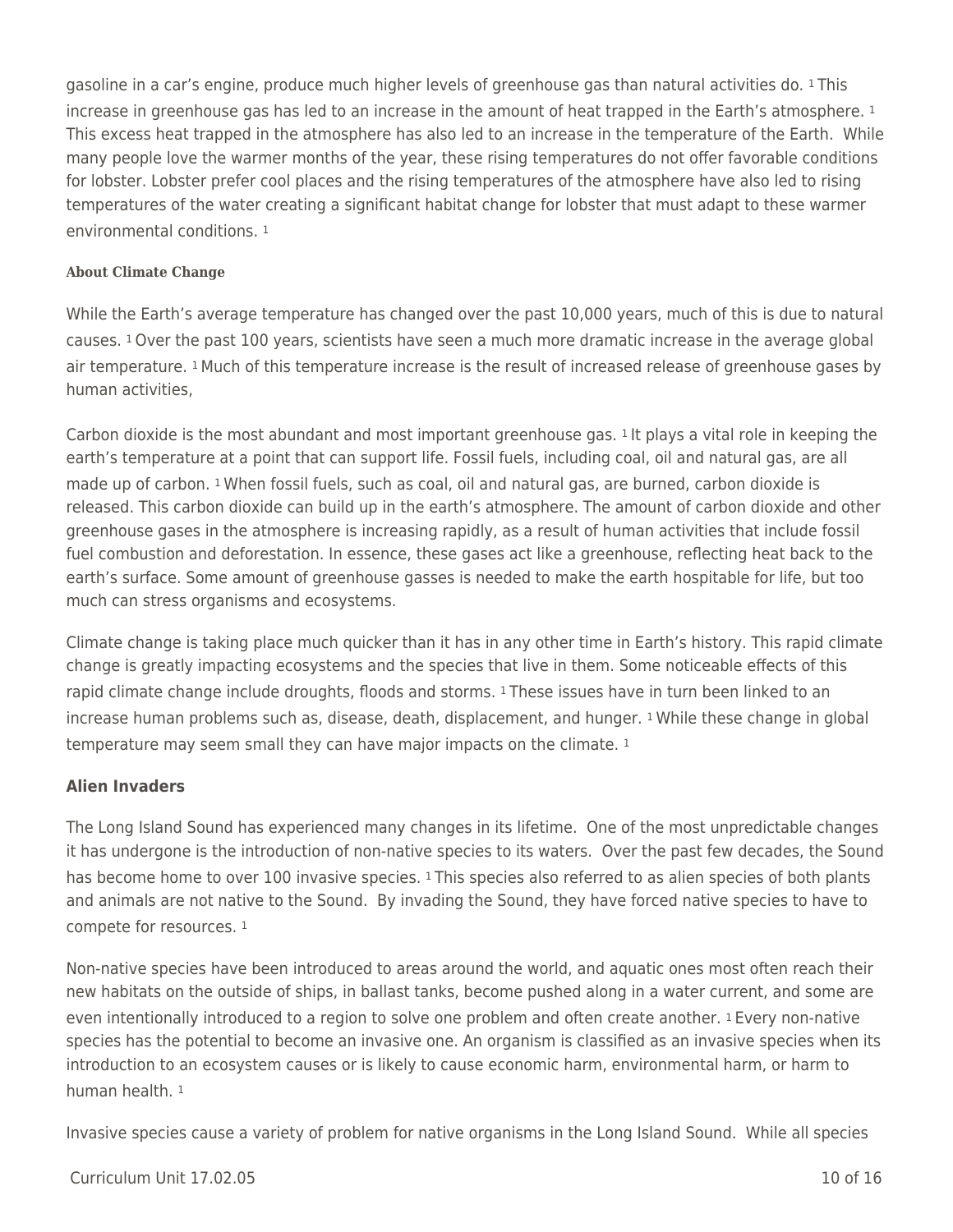are affected by these new organism, endangered species are often most affected by these invaders, as they often eat native species, their food, destroy their habitat, or take the place of the existing species within the habitat. This can put a great deal of pressure and stress on native species that may not be "adapted to compete with the new arrivals." <sup>1</sup>

### **Disease**

Researchers have also investigated whether this decline in lobsters could be the result of disease. A number of diseases are associated with lobster death including: parasitic paramoeba, shell disease, red tail, and other bacterial diseases. 7,8

One potential lobster killer is a parasitic paramoeba that enters the lobster's nervous system and destroys nerve tissue. 7 After the parasite attacks the lobster, death usually occurs within 24 hours. 8 Additionally, shell disease, a bacterial infection that eats away at the lobster's exoskeleton, has shown an increase in the Sound in recent years. Researchers believe America lobster are more susceptible to this disease because they are so aggressive. When they fight and molt they damage their exoskeleton, providing an entry point for the bacteria. 8 Another lobster disease, Gaffkemia, or red tail, affects the lobster's circulatory system. 8 Some believe that the lobster illnesses are due to other changes like temperature, climate, storms, or pollution making lobster more susceptible to diseases and parasites. 8 One piece researches do not have data on is how many of the lobster killed by disease were egg-bearing females, affecting the next generations of lobster for years to come. <sup>8</sup>

# **Lobster Landings Today**

A lobster landing refers to the pounds of lobster caught by commercial lobstermen harvested in their traps. Only lobster above the legal minimum size and those not carrying eggs can be caught. *I* This indicator is "reflective of fishery management practices, socioeconomic conditions, and species population abundance. <sup>9</sup> In the 1980s American lobster harvested in the Sound increased, with the peak average lobster landing in 1997. 9 Lobster die-offs were most severe during the years of 1999 to 2002. <sup>9</sup>

Scientists have attributed a combination of warmer temperatures and poor water quality to lobster stress, making them more susceptible to disease and limiting their ability of reproduce. 7 Ultimately a variety of factors are believed to have caused a rapid drop in American lobster population. <sup>9</sup> Two of the management control systems that were put in place to help restore the lobster populations in the Sound were increasing the size restrictions of lobster that can be caught and limiting the number of adult female lobster that can be caught. 9 And when these efforts did not have an impact the states of New York and Connecticut worked with the Atlantic States Marine Fisheries Commission to put in place a fall lobster harvest closure beginning in 2013. 9 The idea behind this closure was to "reduce fishing exploitation by 10% in order to help restore the [American lobster] population." 9 Connecticut and New York have also created effort reduction programs to buy-back lobster traps thus allowing compensation for lobsterman impacted by the lobster-die off and reducing the number of lobster that can be caught be decreasing the number of traps that can be harvested. <sup>7</sup> Connecticut has seen relatively stable landings since 2011, but New York has continued to see a decline in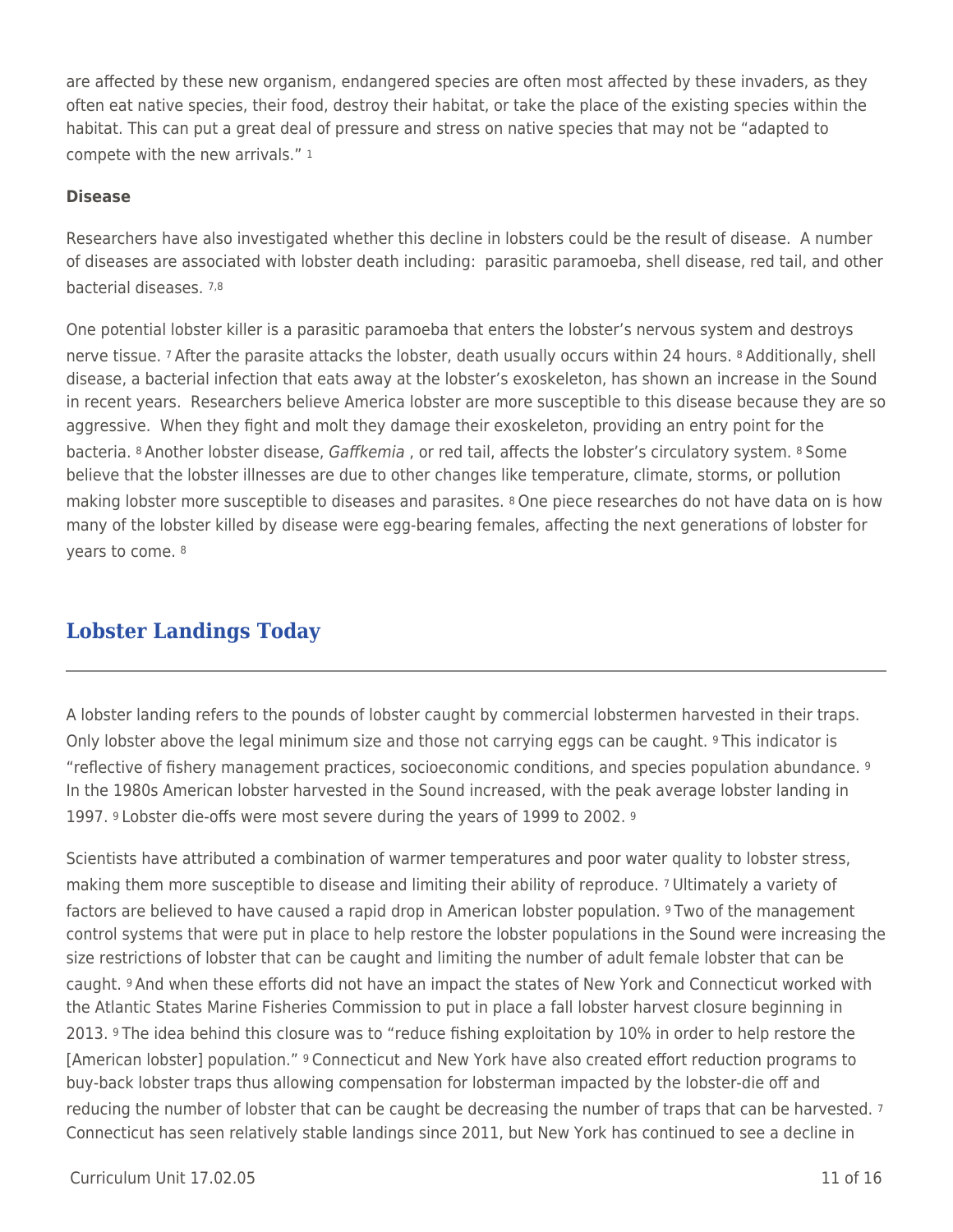landings and in 2014 it saw its worst year in history. <sup>9</sup>

In addition to lobster, researcher have also noted recent decreases in the number of blue crabs and sea urchin in regions of the Northeastern United States, including the Sound. It is unclear whether the cause of their decline is related to the lobster die-off.

# **Classroom Activities**

#### **KWL Chart <sup>1</sup>**

A KWL Chart is a great way to engage students in there learning before, during, and after a unit. At the beginning of the unit students should record their responses to the first two columns of the chart (shown below). The first column is the "know" column where students record what they already know about lobsters or lobster die-off. The second column is the "Want" to know column where students write down questions that they want to learn more about during the unit. This column is also a great place for students to refer back to during the unit, as they learn answers to their questions. Finally, the third column, which stands for "Learn" is a place for students to record what they learned in the unit.

What do I know about lobster die- What do I want to know about lobster What did I learn about lobster dieoff in Connecticut? die-off in Connecticut? off in Connecticut?

While a KWL chart can be used for individual students it is also a great anchor chart to post in the classroom. After students complete the chart individually teachers can then engage students in a whole group discussion and create a classroom chart that the class can refer back to over the course of the unit.

#### **Temperature of the Long Island Sound**

A great way to incorporate mathematics and scientific inquiry skills into this unit is through graphing. Students can utilize graphing as a way to compare the relationship between water temperature and lobster health. Below is a list of average temperatures at the bottom of the Wester Long Island Sound and the data from average lobster landings from 1993-2003. <sup>1</sup>

Year Temperature (degrees Celsius) Lobster Landings (average pounds of lobster caught per catch)

| 11.6                                                                                                                           |
|--------------------------------------------------------------------------------------------------------------------------------|
| 10.0                                                                                                                           |
| 8.0                                                                                                                            |
| 10.0                                                                                                                           |
| 19.8                                                                                                                           |
| 10.3                                                                                                                           |
| 11.3                                                                                                                           |
| 6.8                                                                                                                            |
| 4.2                                                                                                                            |
| 2.7                                                                                                                            |
| 1993 20.3<br>1994 19.2<br>1995 19.6<br>1996 18.9<br>1997 18.9<br>1998 19.2<br>1999 20.3<br>2000 19.9<br>2001 20.2<br>2002 20.6 |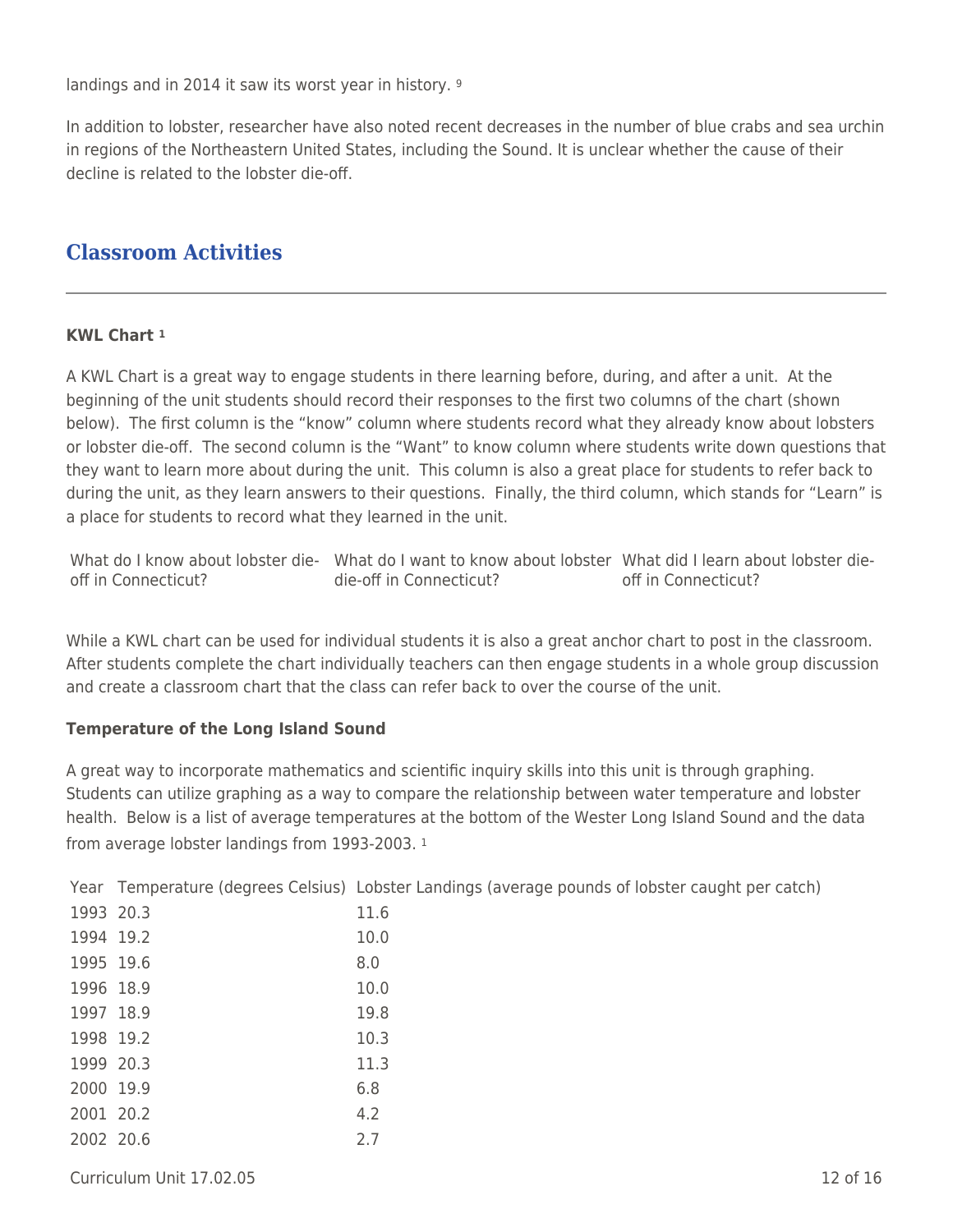2003 19.3 4.1

Students should graph this data using a double line graph. One line will represent the average temperature at the bottom of the sea floor from 1993-2003 and the other line will show the average pounds of lobster caught in a catch from 1993-2003.

Some questions that you could ask students after they have plotted the points on the graph include: Between what years did the number of lobster landings drop the most? Is there a relationship between the number of lobster landings and water temperature? What might have caused the temperature changes at the bottom of the Sound?

#### **Lobster News Report**

One activity for students to engage in as a way to summarize their learning throughout the unit is creating a news report performance task. This news report could be in the form of a news broadcast (video), newspaper article (written), or visual display (image). In groups of three to four students should work together to synthesize their knowledge of one of the major possible causes of the lobster die-off in the Long Island Sounds. <sup>1</sup>

The GRASPS model is great way to frame student performance tasks. GRASPS stands for goal, role, audience, situation, product/performance, and standards. <sup>10</sup> And is a way to construct or format performance tasks. <sup>10</sup>

**Goal**

The goals section provides a statement of the task and informs students of the goal problem, challenge, or obstacle in the performance task. <sup>10</sup>

Example: Your goal is to inform locals of the possible causes of the lobster die-off in the Long Island Sound.

#### **Role**

The role defines the role of the student in the task and states the job students have. <sup>10</sup>

Example: You are a news team.

#### **Audience**

The audience identifies the target audience within the context of the scenario, such as a client or company. <sup>10</sup>

Example: You target audience is people that live near the Long Island Sound.

#### **Situation**

The situation explains the context of the scenario. <sup>10</sup>

Example: You need to convince people the lobster die-off is a serious problem.

### **Product**

Curriculum Unit 17.02.05 13 of 16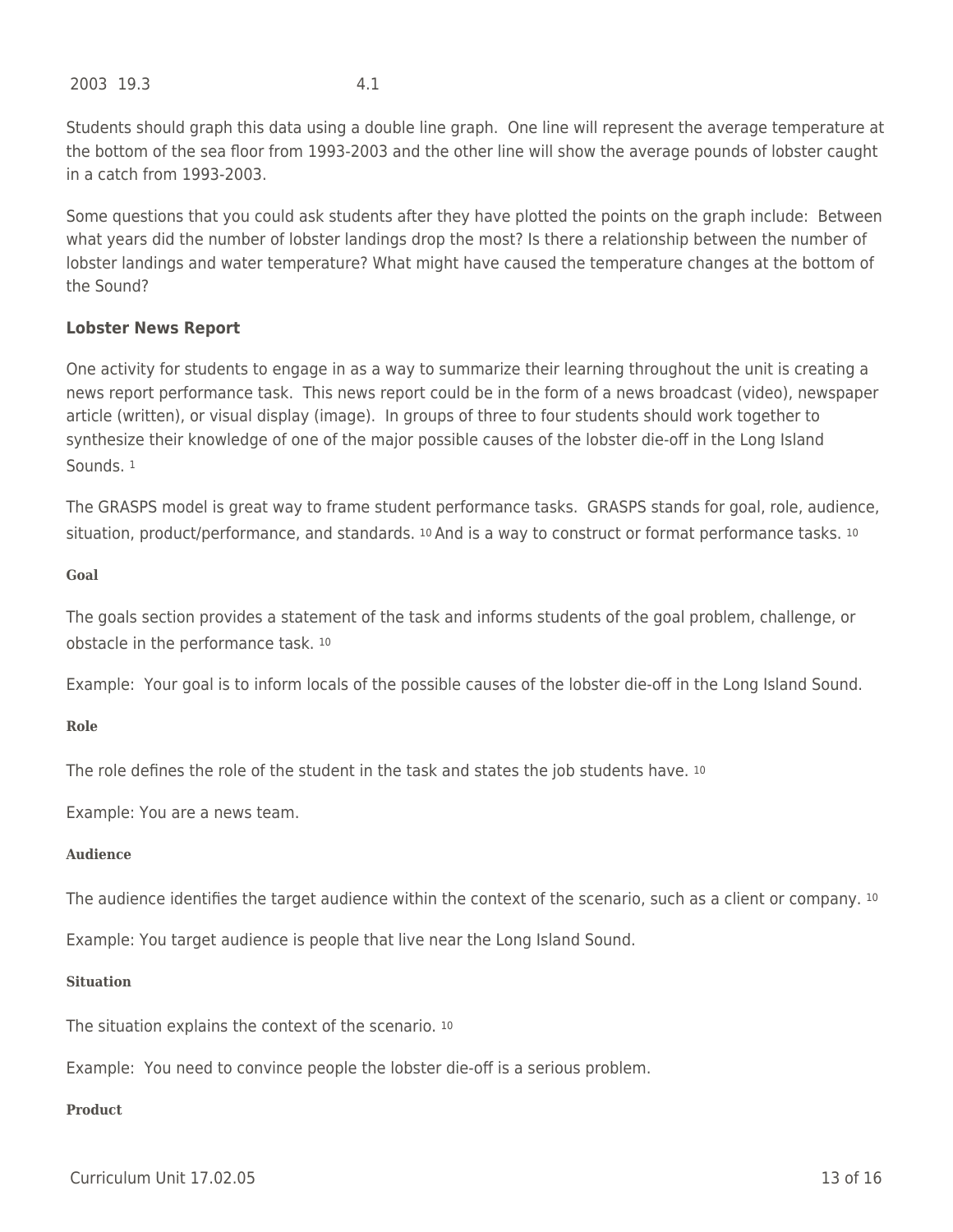The product tells students what they will create. <sup>10</sup>

Example: You will create a news broadcast, newspaper article, or visual image in order to inform local New Haven residents of the

#### **Standards**

The standards provide students with a clear picture of success or rubric of how their success on the performance task will be measured. <sup>10</sup>

Example: You work will be scored based on: knowledge of lobster, the habitat they live in, information about your cause of the lobster die-off.

## **Teacher Resources**

Connecticut Sea Grant. "Long Island Sound Curricular Resource Guide." Connecticut Sea Grant . Last modified March 2, 2010. http://web2.uconn.edu/seagrant/publications/marineed/curricpt2.pdf. This resource provides a variety of student activities related to the Long Island Sound.

NGSS Lead States. Next Generation Science Standards: For States, By States - 5.Matter and Energy in Organisms and Ecosystems . Washington: The National Academies Press, 2013.

http://www.nextgenscience.org/dci-arrangement/5-ls2-ecosystems-interactions-energy-and-dynamics. Provides an overview of performance expectations, science and engineering practices, disciplinary core ideas, and crosscutting concepts related to the 5 <sup>th</sup> grade standards related to matter and energy in organisms and ecosystems.

# **Student Resources**

BrainPop. "Invasion!!" Brainpop . Accessed May 25, 2017. https://www.brainpop.com/games/invasion/. In this game students can explore the effects of invasive species by participating in a game simulation, in which they must stop carp (a non-native species) from invading Lake Michigan.

BrainPop. "Ecosystems." BrainPop . Accessed May 15, 2017. https://www.brainpop.com/science/ecologyandbehavior/ecosystems/ This video on ecosystems can help upper elementary and middle school understand what makes up an ecosystem.

Flocabulary. "Ecosystems." Flocabulary . Accessed July 2, 2017. https://www.flocabulary.com/unit/ecosystems/. This video on the ecosystems can help upper elementary and middle school students remember the connection between organisms in an ecosystem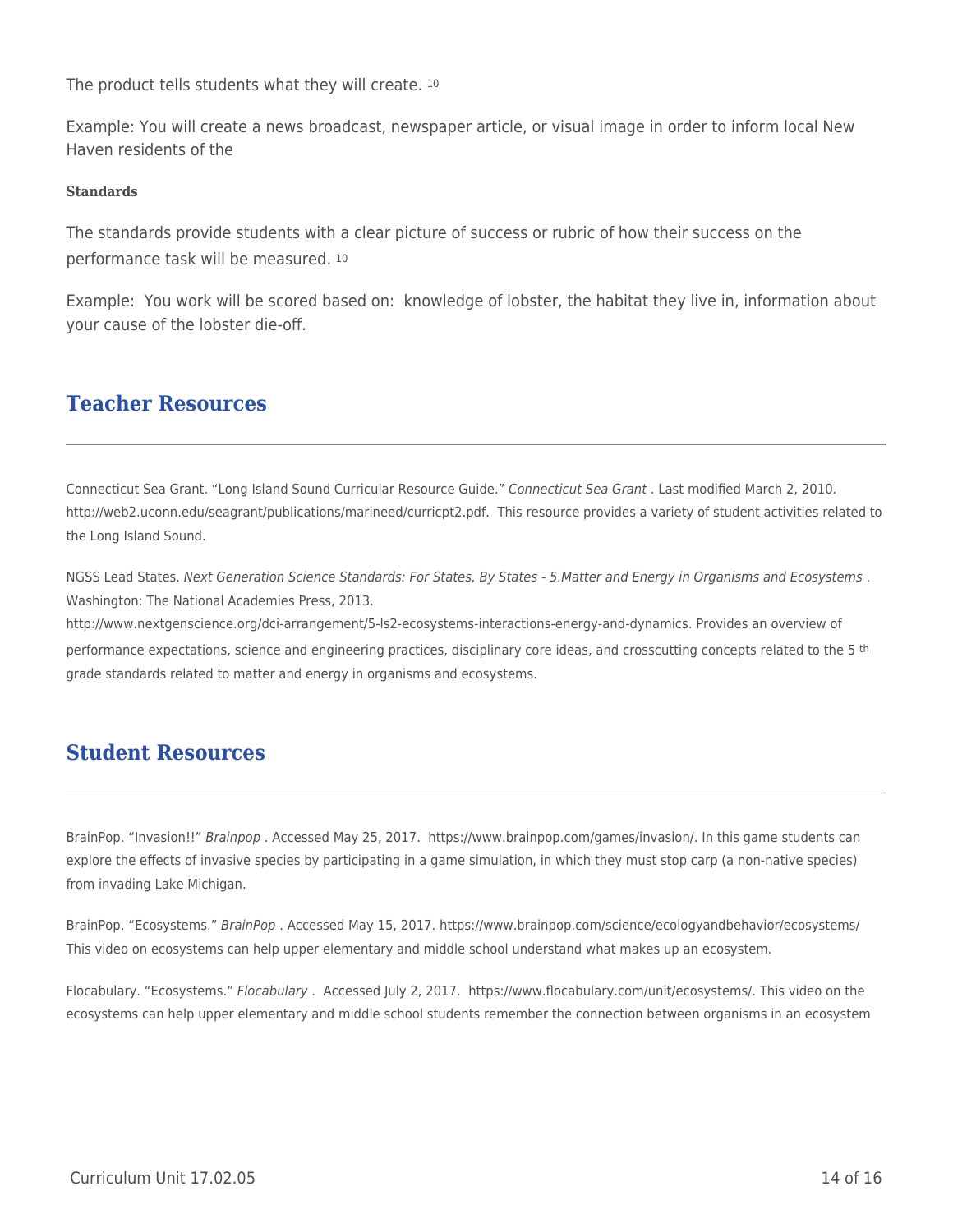# **References**

1. Peabody Fellows Program. "Biodiversity and Global Change: Lobster Die Off." Peabody Museum of Natural History . Last modified March 1, 2007.

http://peabody.yale.edu/sites/default/files/documents/education/Lobster%20Die-off%20curriculum%20DRAFT.pdf

- 2. New York Sea Grant. "About Long Island Sound Lobsters." New York Sea Grant. Last modified May 20, 2017. http://seagrant.sunysb.edu/articles/t/long-island-sound-lobster-research-initiative-about-li-sound-lobsters
- 3. Connecticut Sea Grant. "Long Island Sound Curricular Resource Guide." Connecticut Sea Grant . Last modified March 2, 2010. http://web2.uconn.edu/seagrant/publications/marineed/curricpt2.pdf
- 4. National Oceanic and Atmospheric Administration (NOAA). "Homarus americanus eggs." Creative Commons . Last modified May 12, 2011. https://commons.wikimedia.org/wiki/File:Homarus\_americanus\_eggs.jpg
- 5. Trump, Matthew. "Long Island Sound." Creative Commons . Last modified February 16, 2004. https://commons.wikimedia.org/wiki/File%3AWpdms\_ev26188\_long\_island\_sound.jpg
- 6. Crawford, Heather. "Long Island Sound In A Jar." The Connecticut Sea Grant College Program . Groton, CT., 1999.
- 7. Balcom, Nancy and Penelope Howell. "Responding to a Resource Disaster: American Lobster in the Long Island Sound." Connecticut Sea Grant . Groton, CT., 1999.
- 8. Balcom, Nancy. "What's Happening to Lobster in Long Island Sound?" Connecticut Sea Grant. Groton, CT., 1999.
- 9. Long Island Sound Study. Lobster Landings. Long Island Sound Study. Last modified June 3, 2017. http://longislandsoundstudy.net/indicator/lobster-landings/
- 10. Wiggins, Grant and Jay McTighe. Understanding by Design Professional Development Workbook. Alexandria, VA: Association for Supervision and Curriculum Development. 2004.

# **Appendix A. Implementing District Standards**

#### **Next Generation Science Standards**

#### **Performance Expectations**

5-LS2-1: Develop a model to describe the movement of matter among plants, animals, decomposers, and the environment.

#### **Disciplinary Core Ideas**

#### LS2.A: Interdependent Relationships in Ecosystems

The food of almost any kind of animal can be traced back to plants. Organisms are related in food webs in which some animals eat plants for food and other animals eat the animals that eat plants. Some organisms, such as fungi and bacteria, break down dead organisms (both plants or plants parts and animals) and therefore operate as "decomposers." Decomposition eventually restores (recycles) some materials back to the soil. Organisms can survive only in environments in which their particular needs are met. A healthy ecosystem is one in which multiple species of different types are each able to meet their needs in a relatively stable web of life. Newly introduced species can damage the balance of an ecosystem. (5-LS2-1)

LS2.B: Cycles of Matter and Energy Transfer in Ecosystems